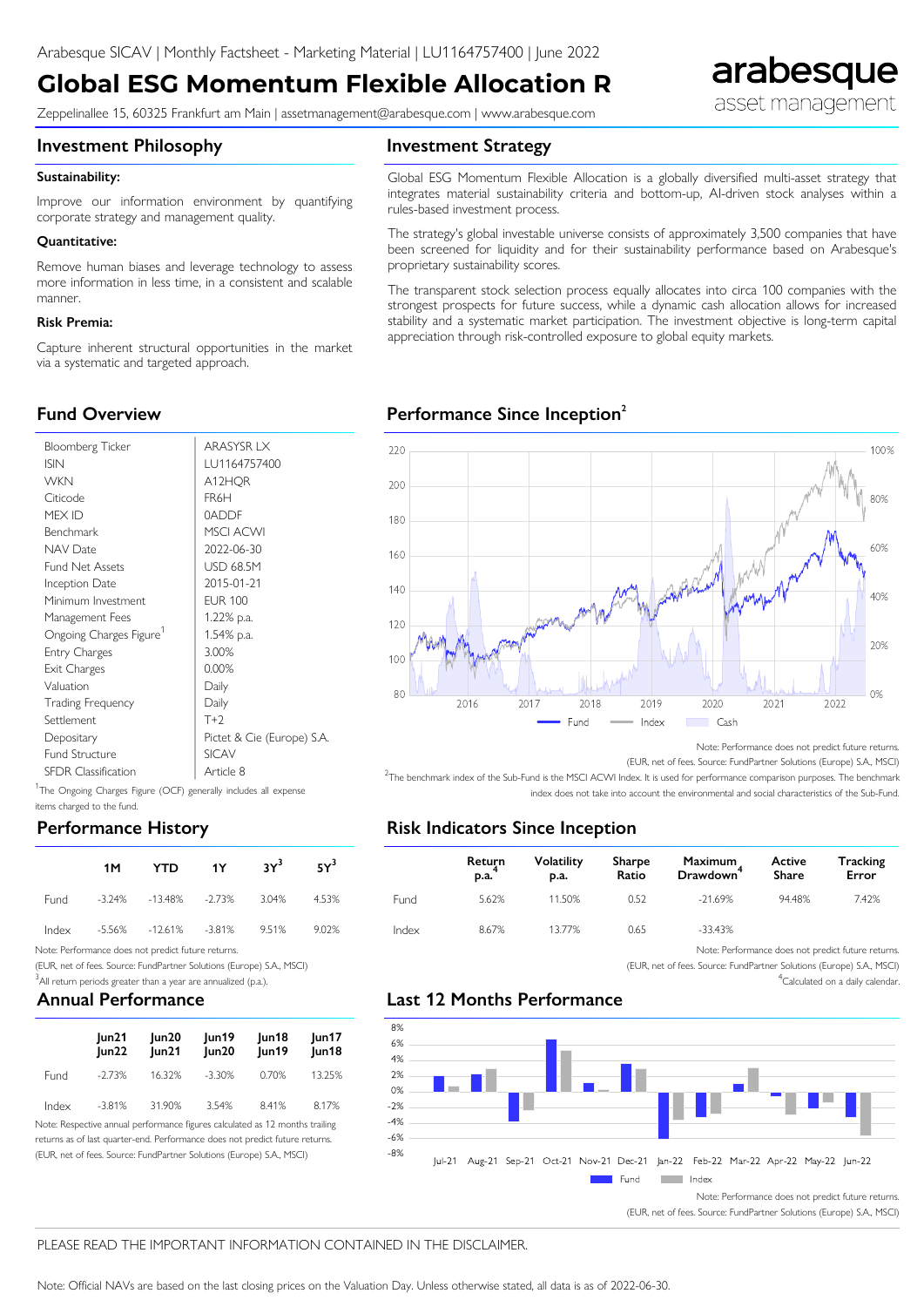# **Global ESG Momentum Flexible Allocation R**

Zeppelinallee 15, 60325 Frankfurt am Main | assetmanagement@arabesque.com | www.arabesque.com

## **Arabesque ESG Book® Sustainability Analysis**

#### **Global Compact (GC) Overview**

Measurement of reputational risk using Arabesque ESG Book®'s [GC Score](http://arabesque.com/docs/sray/S-Ray%20Methodology%20v260.pdf).



#### **Environmental, Social & Governance (ESG) Overview**

Measurement of material ESG performance using Arabesque ESG Book®'s [ESG Score.](http://arabesque.com/docs/sray/S-Ray%20Methodology%20v260.pdf)



#### **Carbon Footprint<sup>5</sup>** Measure of the **Climate Risk**limate change

Carbon dioxide equivalent indicators using Arabesque ESG Book® data.



Note: Calculated using weights for assets covered by Arabesque ESG Book®. For further information, refer to

the <u>Arabesque ESG Book® methodology</u> and the <sup>5</sup>[TCFD Methodology](https://www.tcfdhub.org/Downloads/pdfs/E09%20-%20Carbon%20footprinting%20-%20metrics.pdf).

**Score** 

(Source: FundPartner Solutions (Europe) S.A., MSCI, Arabesque ESG Book®)

**Fund Index**

using Arabesque ESG Book®'s [Temperature](http://arabesque.com/docs/sray/S-Ray%20Methodology%20v260.pdf)

**Non-Disclosure**  $\blacksquare$  >2.7°  $2.7^{\circ}$  $2^{\circ}$ **1.5°** 

## **Exclusions**

The fund's investment universe excludes companies that generate more than 5% of revenues from Alcohol, Gambling, Tobacco, Weapons, Defence and removes companies in high GHG emitting sectors<sup>6</sup> that generate more than 5% of revenue from activities linked to Fossil Fuels (unless aligned with the Paris Agreement emission reduction targets, measured by Arabesque ESG Book®'s long-term Temperature Score).

The fund's investment universe further excludes the bottom 25% of companies according to Arabesque ESG Book®'s ESG Score, and the bottom 5% according to Arabesque ESG Book®'s GC Score.

<sup>6</sup>Sectors: Non-Energy Minerals, Producer Manufacturing, Energy Minerals, Process Industries, Industrial Services, Distribution Services, Transportation and Utilities.

## **About Arabesque Asset Management**

Arabesque is an independent, global asset management firm established in 2013, following a management buyout from Barclays Bank. Our founding mission is to help mainstream sustainability across capital markets, based on the belief that economic value creation can and should be combined with environmental stewardship, social inclusion and good governance.

By making this approach accessible to all through our asset management services and ESG data platform, Arabesque ESG Book®, we believe that finance can be a catalyst of change and the basis for global sustainable development and progress.

## **Risk and Reward Profile**



Note: This current risk profile is based on historical data and may not be a reliable indication of the future risk profile of the Sub-Fund. The risk category shown is not guaranteed and may shift over time. The lowest category, which corresponds to Number 1, cannot be regarded as being risk-free. The Sub-Fund does not provide any capital guarantee or asset protection measures.

## **Sector Allocation**



## **Regional Allocation**



(Source: FundPartner Solutions (Europe) S.A., MSCI)

## **Top 10 Holdings**

| Novo Nordisk A/S Class                        | 1.16% | Reckitt Benckiser Group | 1.05% |  |
|-----------------------------------------------|-------|-------------------------|-------|--|
| Church & Dwight Co.,                          | 1.16% | Zurich Insurance Group  | 1.04% |  |
| Rogers Corporation                            | 1.12% | Canadian National       | 1.03% |  |
| Fortinet, Inc.                                | 1.11% | Canadian Pacific        | 1.03% |  |
| Check Point Software                          | 1.10% | Atlas Copco AB Class A  | 1.02% |  |
| (Source: FundPartner Solutions (Europe) S.A.) |       |                         |       |  |

## **Size & Style Analysis**



# arabesque

asset management